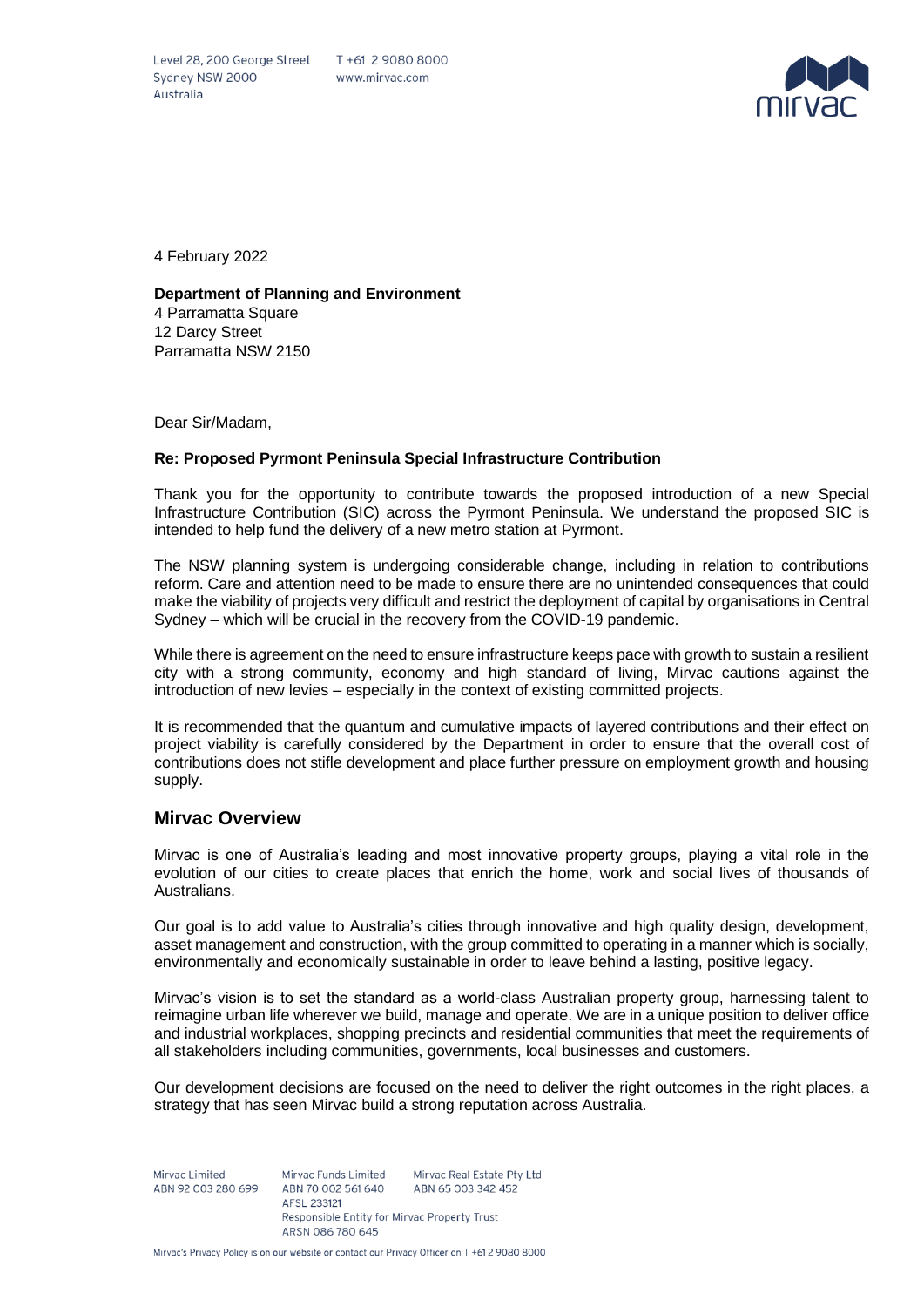# **Key Concerns with Proposed SIC**

The focus of Mirvac's concerns in relation to the proposed SIC relates to its timing and application.

The decision to build a new Metro station at Pyrmont was not made until December 2020, including broad details around a proposed SIC to support funding for the new metro station.

Mirvac has a number of projects underway or in the pipeline including most notably the proposed \$700k+ revitalisation of the Harbourside Shopping Centre in Darling Harbour into a world class mixed use precinct. The development plans for Harbourside for example have been in the works since 2015, with the first stage of the development (Concept Proposal and demolition early works) originally submitted in 2016 and approved in June 2021.

The proposed approach to implementing the SIC is not considered to be reasonable and will have an adverse impact on the Harbourside redevelopment which is proposed to provide significant public benefit.

The Feasibility Analysis prepared by Atlas Urban Economics in support of the SIC includes a number of recommendations that have not been adopted by the Department. Mirvac would strongly recommend that the Department reconsider its position with respect to applying the SIC to existing committed projects, including taking on the advice of Atlas.

Mirvac accordingly makes the following recommendations to the Department as part of its consideration in finalising the proposed SIC:

### **1. There should be a 12-month transition period before the SIC commences in order to enable the market time to adjust**

It is noted that the SIC is proposed to be phased in (50% year one, 75% year 2, and 100% year 3+), however this approach does not give the market sufficient time to adjust as investment decisions already made and committed will be unfairly impacted. A 12-month delay to the commencement of the SIC (phased or otherwise) is considered to be a more reasonable approach.

## **2. Expanded savings and transitional provisions**

Development applications lodged prior to commencement of the SIC (including 12-month transition period as above) should be protected and the SIC excluded from applying. Clarity should also be provided around the approach to phasing the SIC, with the trigger being lodgement of a DA (i.e. not approval).

It is noted that existing development approvals are to be protected and will not be subject to the SIC. Mirvac proposes that this be expanded to cover the protection of Concept Proposals approved under Section 4.22 of the EP&A Act as well as all subsequent stages of the approved Concept Proposal.

These key changes would ensure sites already purchased and developments already in the pipeline and underway (such as Harbourside) to be progressed and delivered.

## **3. An offset be applied for existing floorspace**

Consistent with the existing broader SIC framework in place that recognise existing buildings floorspace for offset against SIC payments, an offset for the SIC is supported for existing floorspace in order to assist with proportionality of impact.